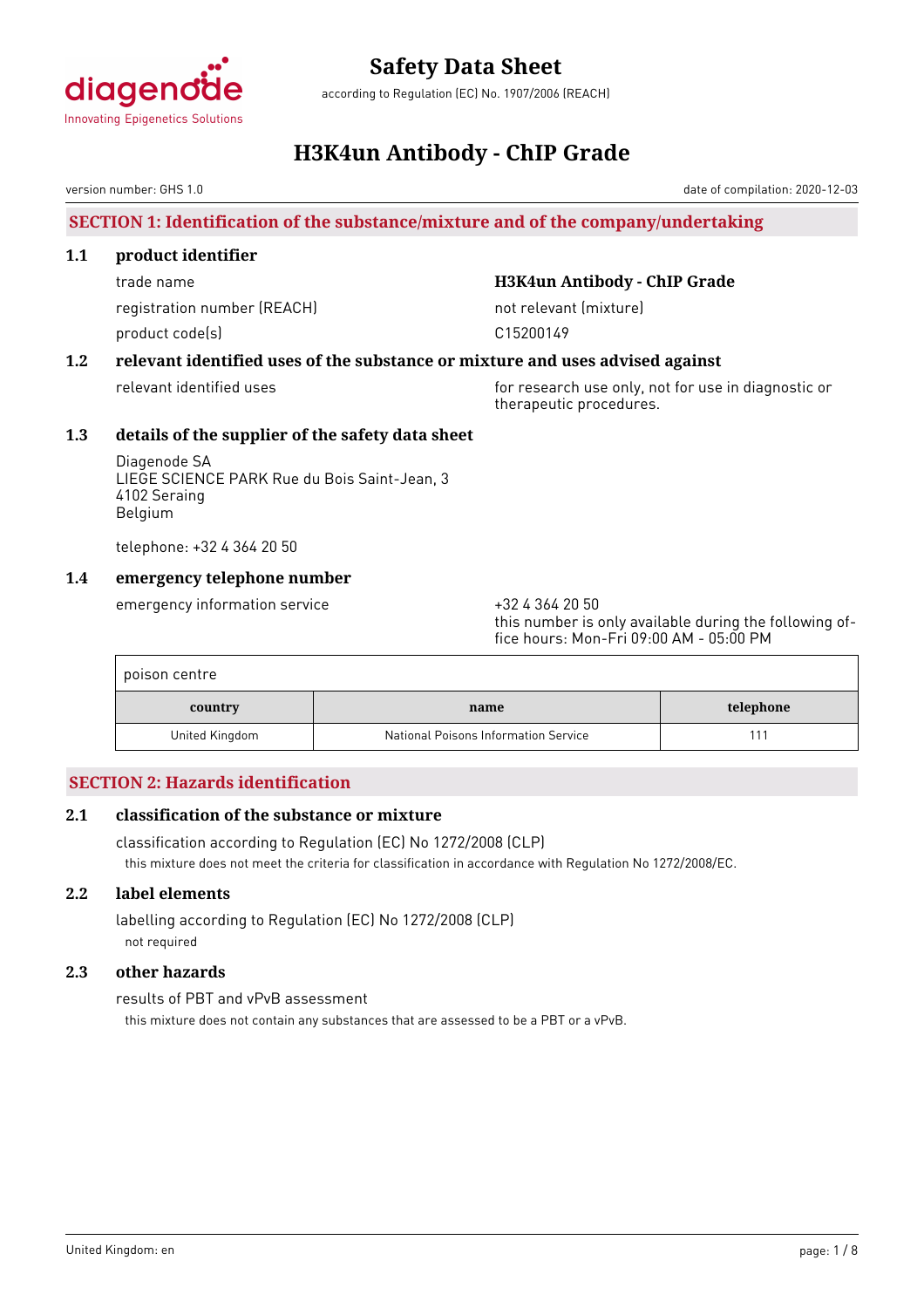

according to Regulation (EC) No. 1907/2006 (REACH)

# **H3K4un Antibody - ChIP Grade**

version number: GHS 1.0 date of compilation: 2020-12-03

# **SECTION 3: Composition/information on ingredients**

#### **3.1 substances**

not relevant (mixture)

**3.2 mixtures** description of the mixture

This product is composed of antibodies in aqueous buffer solution. It contains 0.05% sodium azide as preservative.

### **SECTION 4: First aid measures**

#### **4.1 description of first aid measures**

#### general notes

do not leave affected person unattended. remove victim out of the danger area. keep affected person warm, still and covered. take off immediately all contaminated clothing. in all cases of doubt, or when symptoms persist, seek medical advice. in case of unconsciousness place person in the recovery position. Never give anything by mouth.

#### following inhalation

if breathing is irregular or stopped, immediately seek medical assistance and start first aid actions. provide fresh air.

#### following skin contact

wash with plenty of soap and water.

#### following eye contact

remove contact lenses, if present and easy to do. Continue rinsing. irrigate copiously with clean, fresh water for at least 10 minutes, holding the eyelids apart.

#### following ingestion

rinse mouth with water (only if the person is conscious). do NOT induce vomiting.

### **4.2 most important symptoms and effects, both acute and delayed**

symptoms and effects are not known to date.

# **4.3 indication of any immediate medical attention and special treatment needed**

none

# **SECTION 5: Firefighting measures**

#### **5.1 extinguishing media**

suitable extinguishing media water spray, BC-powder, carbon dioxide (CO2)

unsuitable extinguishing media

water jet

# **5.2 special hazards arising from the substance or mixture**

hazardous combustion products nitrogen oxides (NOx)

# **5.3 advice for firefighters**

in case of fire and/or explosion do not breathe fumes. co-ordinate firefighting measures to the fire surroundings. do not allow firefighting water to enter drains or water courses. collect contaminated firefighting water separately. fight fire with normal precautions from a reasonable distance.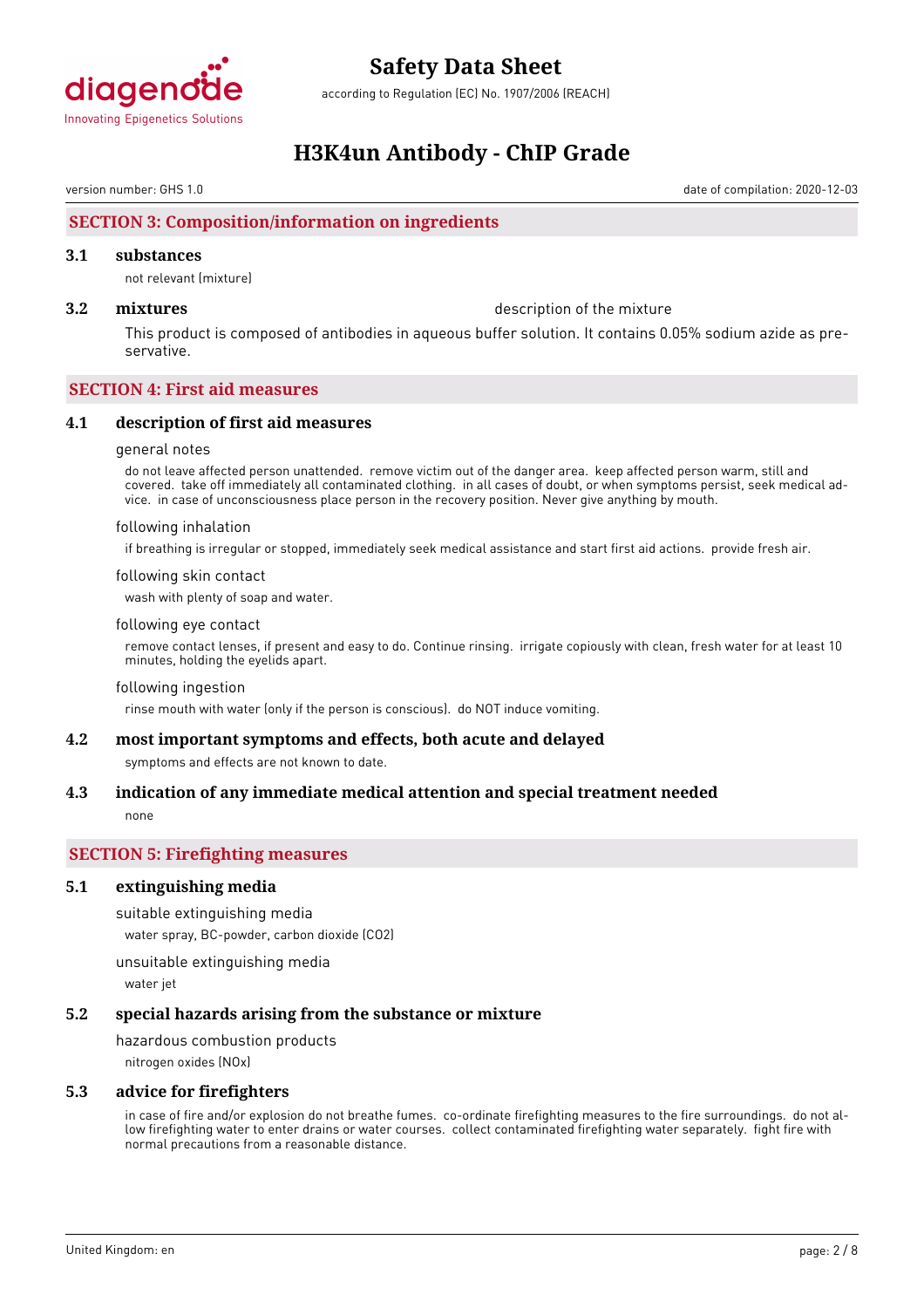

according to Regulation (EC) No. 1907/2006 (REACH)

# **H3K4un Antibody - ChIP Grade**

version number: GHS 1.0 date of compilation: 2020-12-03

# **SECTION 6: Accidental release measures**

### **6.1 personal precautions, protective equipment and emergency procedures**

for non-emergency personnel remove persons to safety.

for emergency responders wear breathing apparatus if exposed to vapours/dust/spray/gases.

### **6.2 environmental precautions**

keep away from drains, surface and ground water. retain contaminated washing water and dispose of it.

#### **6.3 methods and material for containment and cleaning up**

advice on how to contain a spill covering of drains

advice on how to clean up a spill

wipe up with absorbent material (e.g. cloth, fleece). collect spillage: sawdust, kieselgur (diatomite), sand, universal binder

appropriate containment techniques

use of adsorbent materials.

other information relating to spills and releases place in appropriate containers for disposal. ventilate affected area.

#### **6.4 reference to other sections**

hazardous combustion products: see section 5. personal protective equipment: see section 8. incompatible materials: see section 10. disposal considerations: see section 13.

# **SECTION 7: Handling and storage**

### **7.1 precautions for safe handling**

recommendations

- measures to prevent fire as well as aerosol and dust generation

use local and general ventilation. use only in well-ventilated areas.

#### advice on general occupational hygiene

wash hands after use. do not eat, drink and smoke in work areas. remove contaminated clothing and protective equipment before entering eating areas. never keep food or drink in the vicinity of chemicals. never place chemicals in containers that are normally used for food or drink. keep away from food, drink and animal feedingstuffs.

### **7.2 conditions for safe storage, including any incompatibilities**

control of effects

protect against external exposure, such as

frost

#### **7.3 specific end use(s)**

see section 16 for a general overview.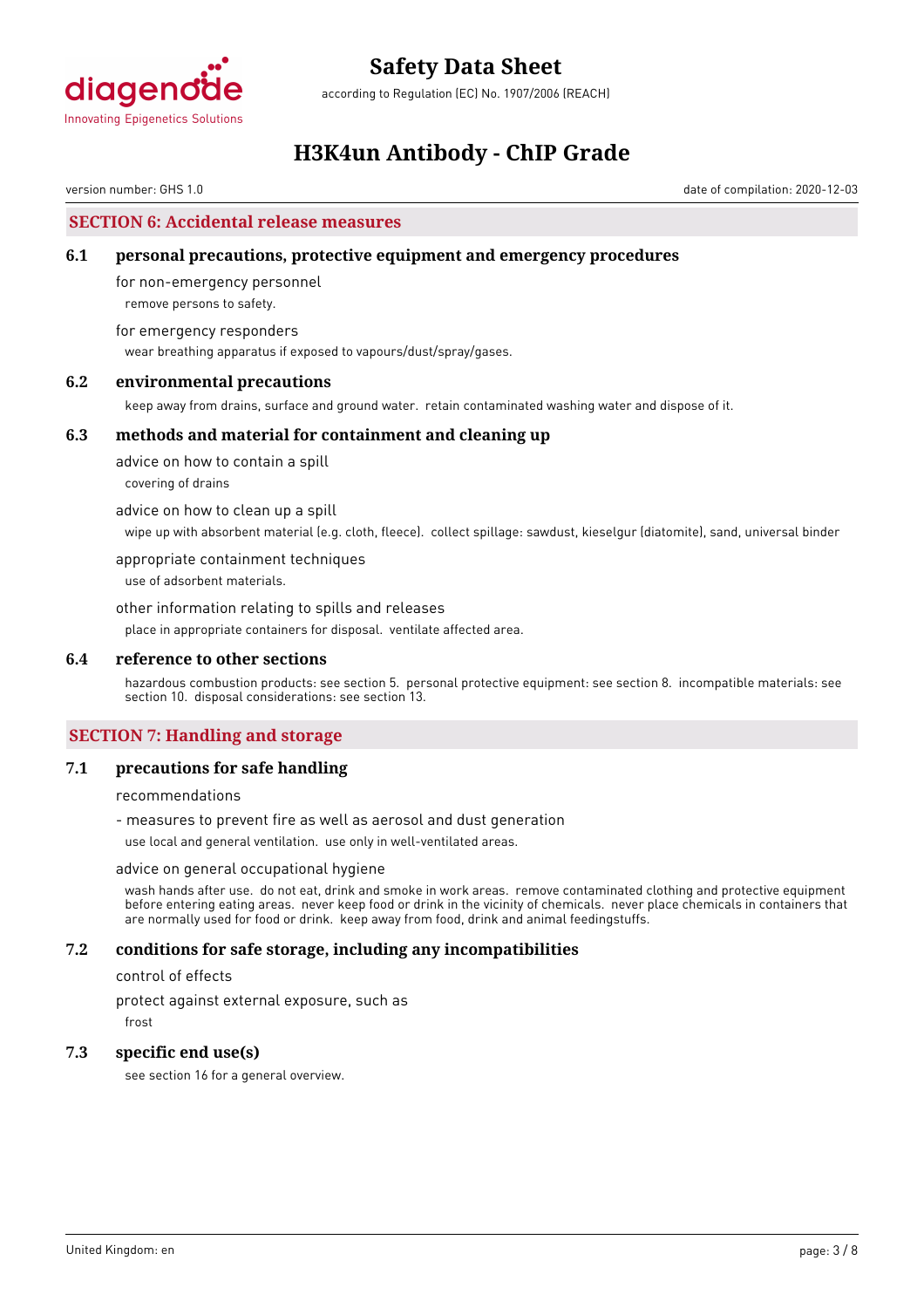

according to Regulation (EC) No. 1907/2006 (REACH)

# **H3K4un Antibody - ChIP Grade**

version number: GHS 1.0 date of compilation: 2020-12-03

# **SECTION 8: Exposure controls/personal protection**

### **8.1 control parameters**

this information is not available.

#### **8.2 exposure controls**

appropriate engineering controls

general ventilation.

individual protection measures (personal protective equipment)

#### eye/face protection

wear eye/face protection.

skin protection

- hand protection

wear suitable gloves. chemical protection gloves are suitable, which are tested according to EN 374. check leak-tightness/ impermeability prior to use. in the case of wanting to use the gloves again, clean them before taking off and air them well. for special purposes, it is recommended to check the resistance to chemicals of the protective gloves mentioned above together with the supplier of these gloves.

#### - other protection measures

take recovery periods for skin regeneration. preventive skin protection (barrier creams/ointments) is recommended. wash hands thoroughly after handling.

#### respiratory protection

in case of inadequate ventilation wear respiratory protection.

#### environmental exposure controls

use appropriate container to avoid environmental contamination. keep away from drains, surface and ground water.

# **SECTION 9: Physical and chemical properties**

#### **9.1 information on basic physical and chemical properties**

#### **appearance**

| physical state | liquid     |
|----------------|------------|
| colour         | colourless |
| odour          | odourless  |

#### **other safety parameters**

| pH (value)                              | not determined        |
|-----------------------------------------|-----------------------|
| melting point/freezing point            | not determined        |
| initial boiling point and boiling range | not determined        |
| flash point                             | not determined        |
| evaporation rate                        | not determined        |
| flammability (solid, gas)               | not relevant, (fluid) |
| explosive limits                        | not determined        |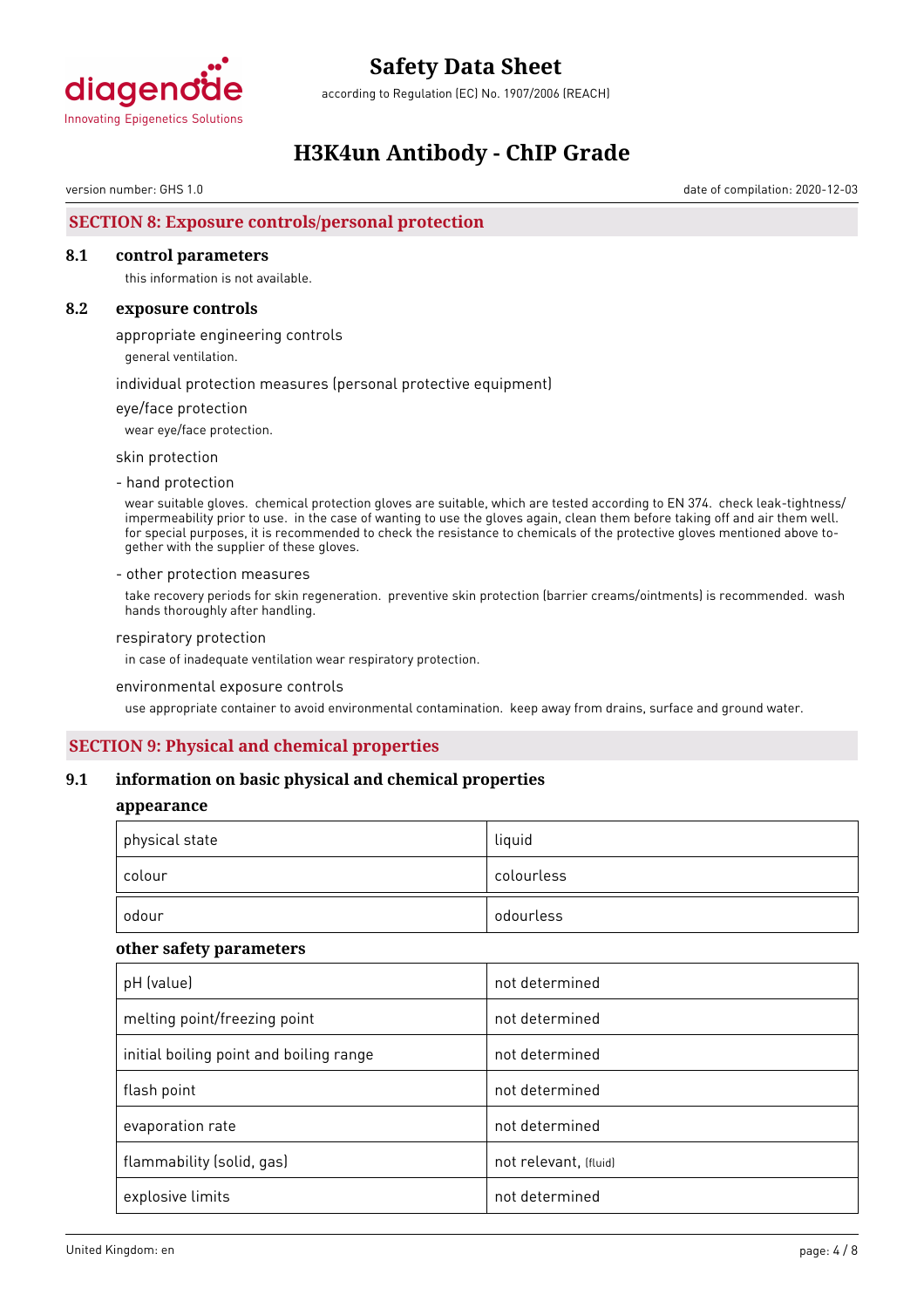

according to Regulation (EC) No. 1907/2006 (REACH)

# **H3K4un Antibody - ChIP Grade**

version number: GHS 1.0 date of compilation: 2020-12-03

|     | vapour pressure             | not determined                                |
|-----|-----------------------------|-----------------------------------------------|
|     | density                     | not determined                                |
|     | vapour density              | this information is not available             |
|     | relative density            | information on this property is not available |
|     | solubility(ies)             | not determined                                |
|     | partition coefficient       |                                               |
|     | - n-octanol/water (log KOW) | this information is not available             |
|     | auto-ignition temperature   | not determined                                |
|     | viscosity                   | not determined                                |
|     | explosive properties        | none                                          |
|     | oxidising properties        | none                                          |
| 9.2 | other information           | there is no additional information            |

# **SECTION 10: Stability and reactivity**

#### **10.1 reactivity**

concerning incompatibility: see below "Conditions to avoid" and "Incompatible materials".

#### **10.2 chemical stability**

the material is stable under normal ambient and anticipated storage and handling conditions of temperature and pressure.

# **10.3 possibility of hazardous reactions**

no known hazardous reactions.

### **10.4 conditions to avoid**

there are no specific conditions known which have to be avoided.

#### **10.5 incompatible materials**

there is no additional information.

#### **10.6 hazardous decomposition products**

reasonably anticipated hazardous decomposition products produced as a result of use, storage, spill and heating are not known. hazardous combustion products: see section 5.

# **SECTION 11: Toxicological information**

### **11.1 information on toxicological effects**

test data are not available for the complete mixture.

#### classification procedure

the method for classification of the mixture is based on ingredients of the mixture (additivity formula).

# **classification according to GHS (1272/2008/EC, CLP)**

this mixture does not meet the criteria for classification in accordance with Regulation No 1272/2008/EC.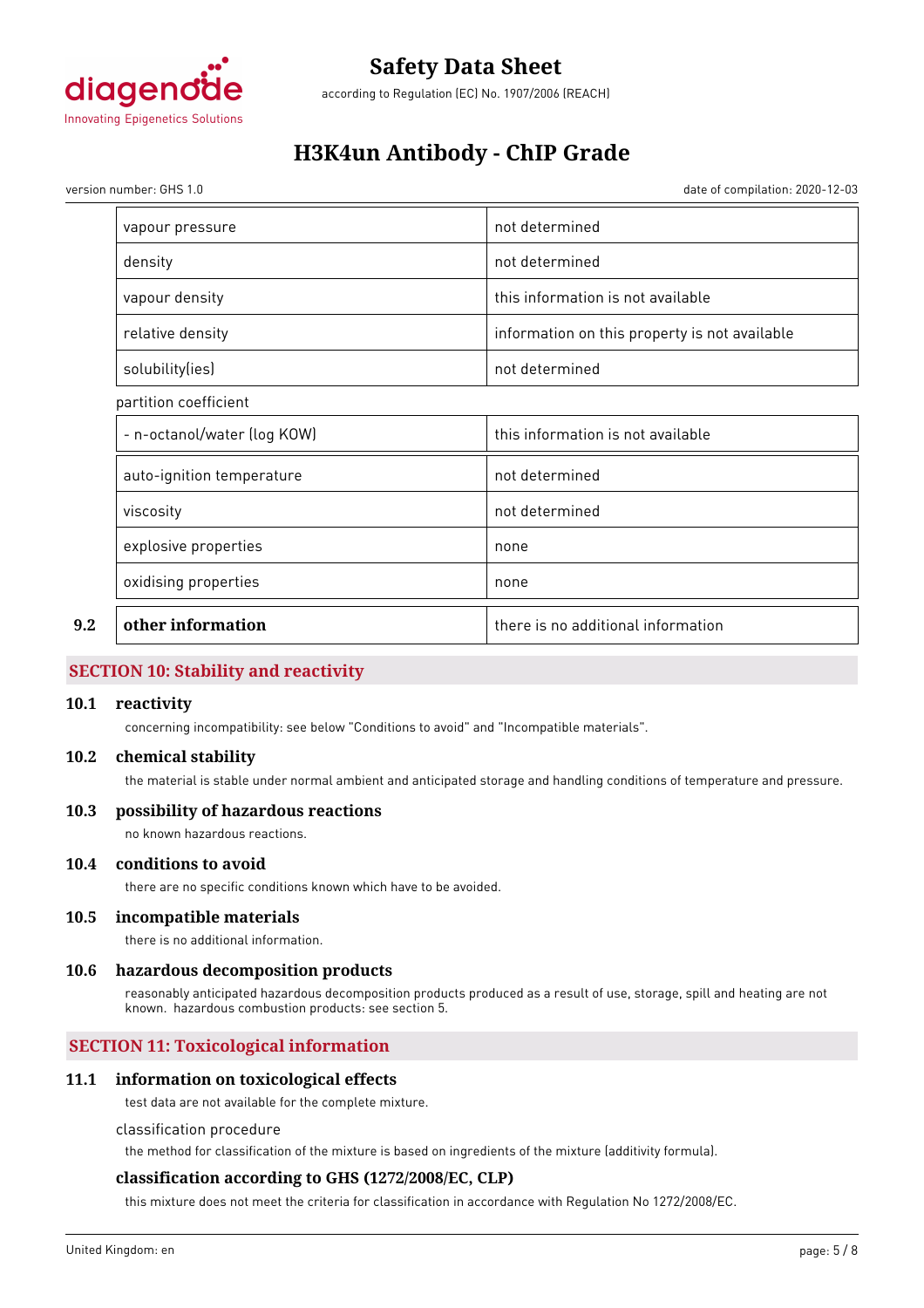

according to Regulation (EC) No. 1907/2006 (REACH)

# **H3K4un Antibody - ChIP Grade**

version number: GHS 1.0 date of compilation: 2020-12-03

acute toxicity

shall not be classified as acutely toxic.

#### skin corrosion/irritation

shall not be classified as corrosive/irritant to skin.

#### serious eye damage/eye irritation

shall not be classified as seriously damaging to the eye or eye irritant.

#### respiratory or skin sensitisation

shall not be classified as a respiratory or skin sensitiser.

#### germ cell mutagenicity

shall not be classified as germ cell mutagenic.

### carcinogenicity

shall not be classified as carcinogenic.

# reproductive toxicity

shall not be classified as a reproductive toxicant.

#### specific target organ toxicity - single exposure

shall not be classified as a specific target organ toxicant (single exposure).

#### specific target organ toxicity - repeated exposure

shall not be classified as a specific target organ toxicant (repeated exposure).

#### aspiration hazard

shall not be classified as presenting an aspiration hazard.

# **SECTION 12: Ecological information**

#### **12.1 toxicity**

shall not be classified as hazardous to the aquatic environment.

#### **12.2 persistence and degradability**

data are not available.

#### **12.3 bioaccumulative potential**

data are not available.

# **12.4 mobility in soil**

data are not available.

# **12.5 results of PBT and vPvB assessment**

data are not available.

### **12.6 other adverse effects**

data are not available.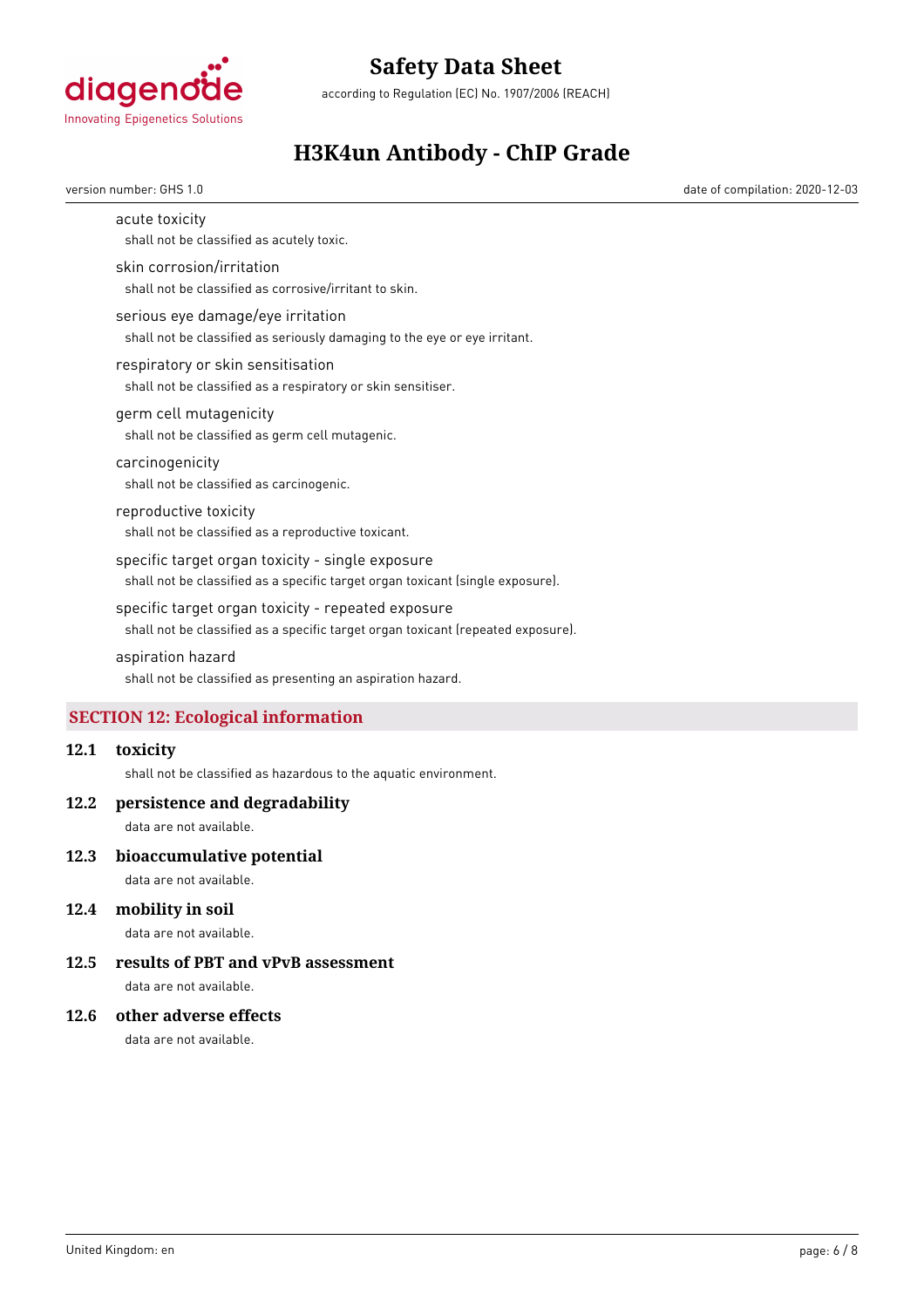

according to Regulation (EC) No. 1907/2006 (REACH)

# **H3K4un Antibody - ChIP Grade**

version number: GHS 1.0 date of compilation: 2020-12-03

# **SECTION 13: Disposal considerations**

#### **13.1 waste treatment methods**

sewage disposal-relevant information

do not empty into drains. avoid release to the environment. Refer to special instructions/safety data sheets.

waste treatment of containers/packagings

completely emptied packages can be recycled. handle contaminated packages in the same way as the substance itself.

#### **remarks**

please consider the relevant national or regional provisions. waste shall be separated into the categories that can be handled separately by the local or national waste management facilities.

### **SECTION 14: Transport information**

- 
- **14.2 UN proper shipping name** not relevant
- **14.3 transport hazard class(es)** none
- 
- 

**14.1 UN number 14.1 UN** number

- 
- 
- **14.4 packing group 14.4 packing group not assigned to a packing group**
- **14.5 environmental hazards non-environmentally hazardous acc. to the danger**ous goods regulations
- **14.6 special precautions for user** there is no additional information.
- **14.7 transport in bulk according to Annex II of MARPOL and the IBC Code**

the cargo is not intended to be carried in bulk.

# **Information for each of the UN Model Regulations**

# **transport of dangerous goods by road, rail and inland waterway (ADR/RID/ADN)** not subject to ADR, RID and ADN.

# **International Maritime Dangerous Goods Code (IMDG)**

not subject to IMDG.

# **International Civil Aviation Organization (ICAO-IATA/DGR)**

not subject to ICAO-IATA.

# **SECTION 15: Regulatory information**

# **15.1 safety, health and environmental regulations/legislation specific for the substance or mixture**

#### **15.2 Chemical Safety Assessment**

chemical safety assessments for substances in this mixture were not carried out.